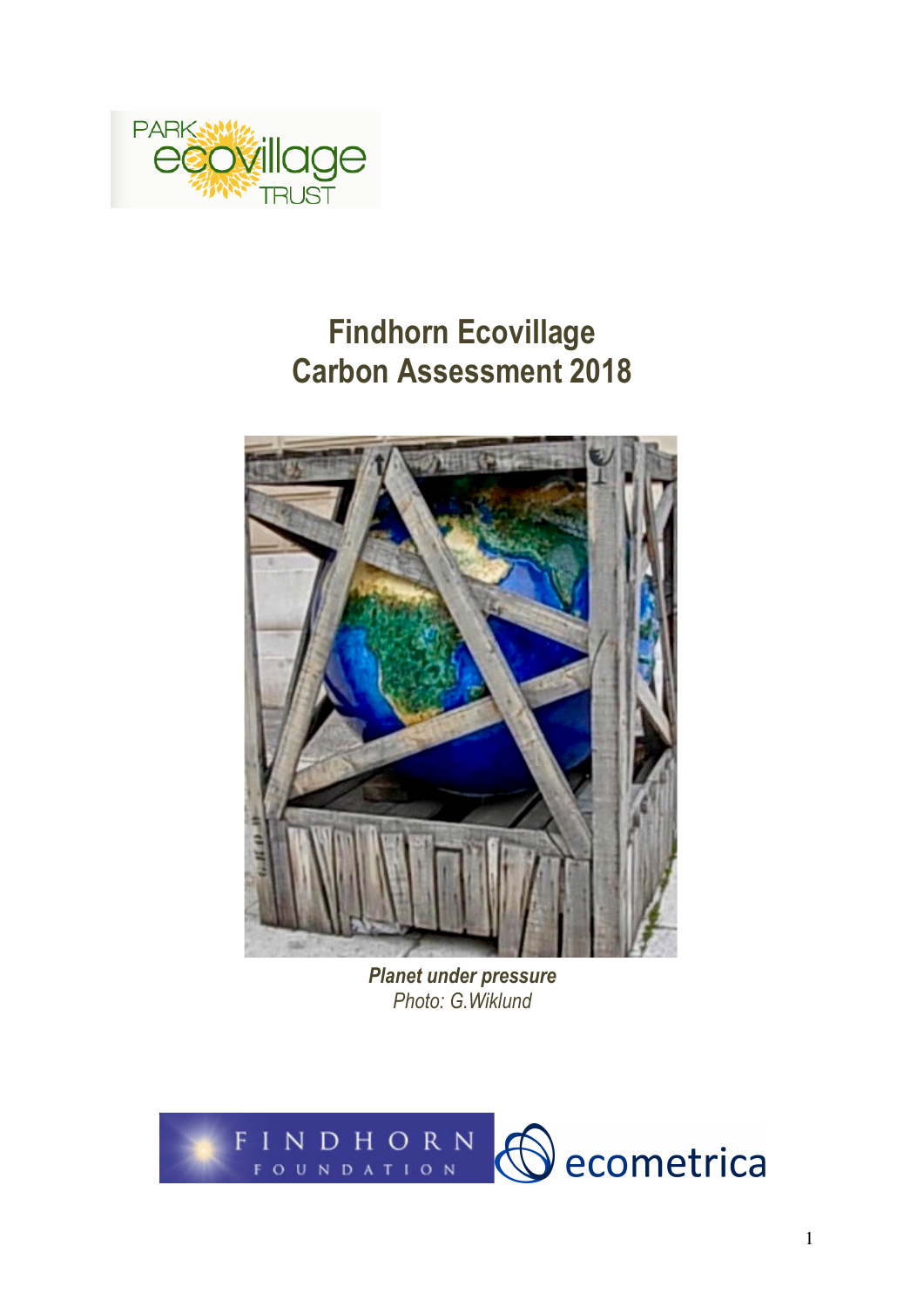#### **Introduction**

An assessment of Findhorn Ecovillage's carbon emissions has been done for 2018 using the web-based calculation tool Our Impacts. Ecometrica, the Edinburgh based software company, has kindly sponsored the use of Our Impacts. Previous assessments were done in 2015 and 2017.

A web-based survey was introduced this year to gather data for 2018 from individuals and businesses at the Park and Cluny. The link was emailed out. While respondents were asked to give us their email addresses to be sent confirmation that their response was received to ensure anonymity, the email addresses were erased after the deadline.

Many people have participated in the data collection and reporting. Special mention goes to Bert Meyer, Amanda Haworth, Roger Doudna, Gabrielle Buist, Peter Balderstone, Jürgen Muthmann, and Sverre Koxvold.

*April 2018 Göran Wiklund*

#### **Summary**

The total greenhouses gas emissions have been calculated to **3,932 tCO2e** (tonne CO2 equivalent) a reduction of 25% compared with 2017. The highest source of emissions is from flying with **2,829 tCO2**. Vehicles produce the second largest amount of emissions, and accounts for **480 tCO2**.

There are many reasons for the reduction on previous years but a major one is the fact that the number of guests on the Findhorn Foundation (FF) programmes fell by 34%.

Direct and indirect energy emissions (Scope 1 and Scope 2) account for **466 tCO2e** (926 tCO2e). Scope 3 emissions are **3,466 tCO2e** (4,308 tCO2e), which include FF programmes and Findhorn Bay Holiday Park (FBHP) guest travel.

Total emissions in relation to the number of household members of the ecovillage average **8.3 tCO2e** per person, a drop from 13.7 in 2017.

It is difficult to make comparisons between the years as more emission sources have been added and data collection has improved. On the other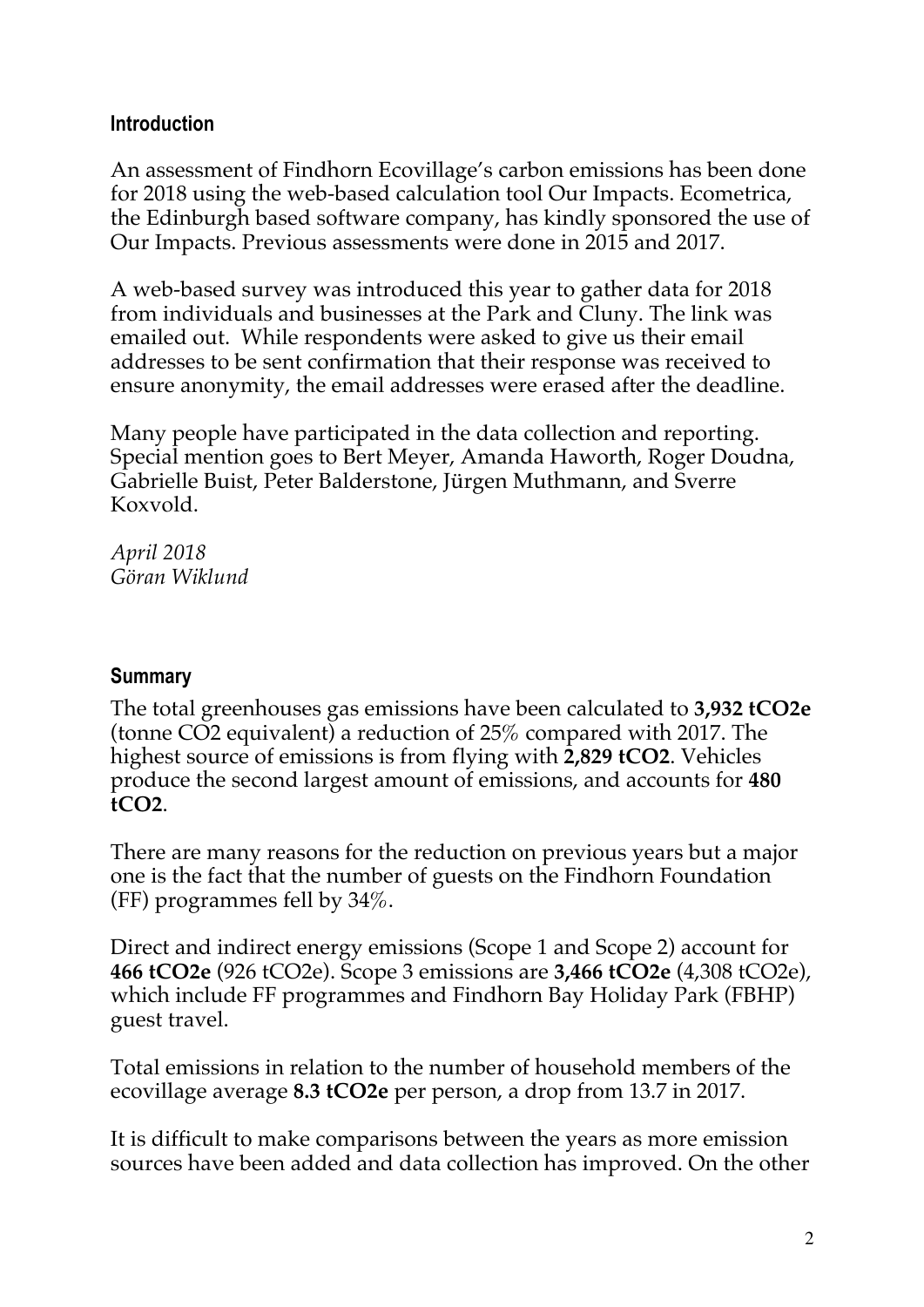hand, some data has not been available for 2018. In addition, some of the models for calculating guest travel contain uncertainty, which to some extent is handled by the fact that the same models were used in 2017 as 2018.

## **Methodology**

The focus has been on calculating the most substantial emissions.

The assessment is done according to the international standard Greenhouse Gas (GHG) Protocol. The Protocol requires measurement of seven potent greenhouse gases. As the gases have different GWP (global warming potential - methane for instance has 25 times higher GWP than CO2) all gases are converted to carbon dioxide equivalents or CO2e.

The GHG Protocol differentiates between three Scopes:

- Scope 1: direct emissions from burning fossil fuel (petrol, gas, wood etc.)
- Scope 2: indirect energy (purchased electricity)
- Scope 3: other indirect emissions (travel, food, consumption etc.)

Air travel has been calculated using an RFI factor 2.0 (Radiative Forcing Index). RFI factor means that air travel at high altitude causes greater emissions than the fossil content of the fuel. Factor 2.0 means a doubling of the fuel content emissions.

Upstream emissions have been added for the emissions where such data is available. That means emissions from, for instance, petrol and gas, as also emissions from production and distribution are calculated. For purchased electricity both upstream emissions and T&D losses (Transmission and Distribution losses) are included.

The emissions have been sourced from four organisational units:

- The Park including co-workers
- Cluny including co-workers
- Titleholders/Park residents
- Businesses with an office  $\&$  / or operations at the Park

Newbold, Cullerne, Erraid are not included. NFA members who are not registered either as residents of the Park or co-workers are not included in the assessment.

In some cases, data collection is based on estimates or on approximation models. In those categories where the response rate was relatively low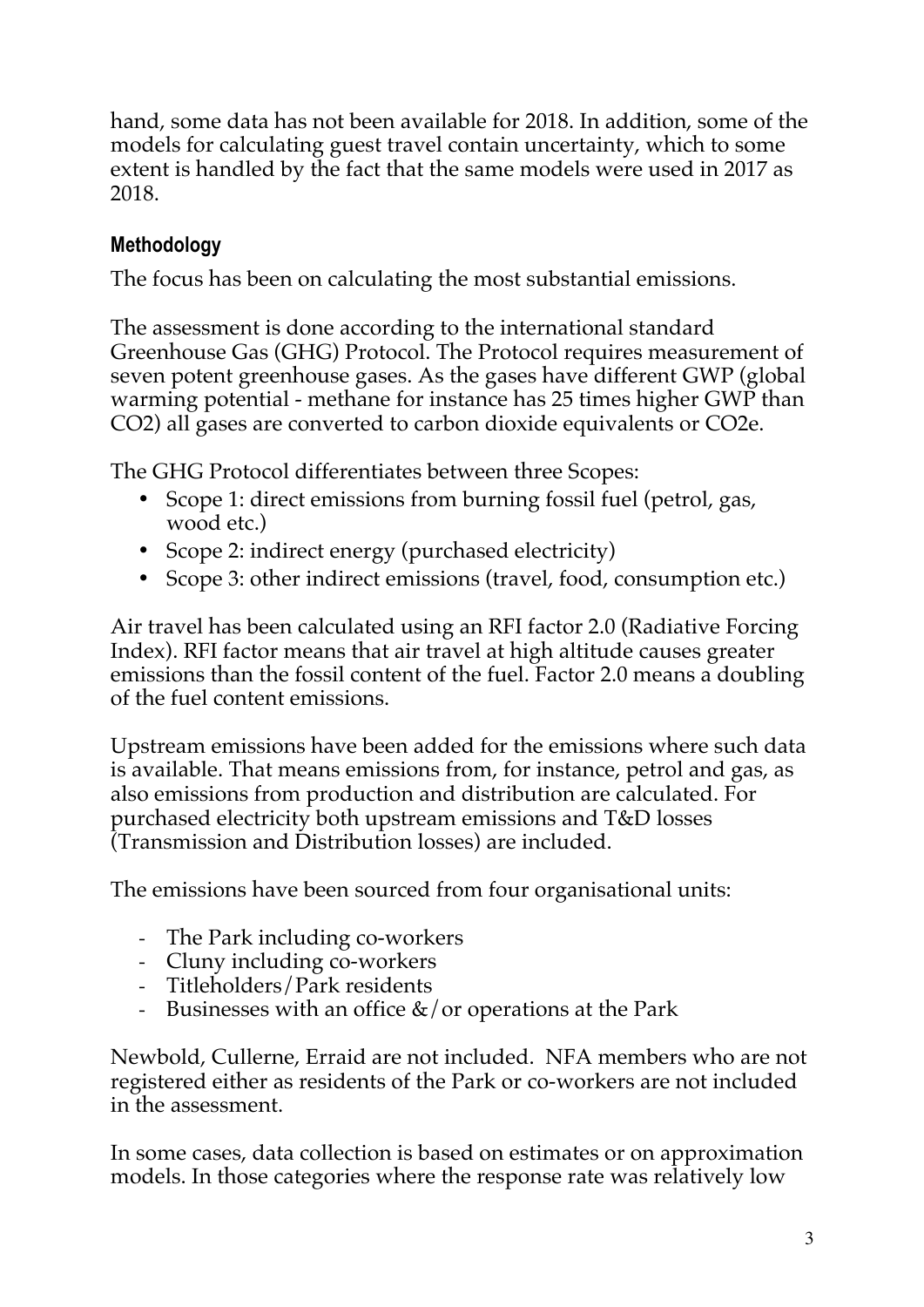estimations were made to get 100% assuming the emission pattern was similar to those who had responded.

For guests on different programmes and guests at the FBHP models have been designed with qualified assumptions regarding travel, since there is no available information about modes of travel and, for FBHP guests, where they come from. It should be mentioned that the emissions data contains uncertainty as the input data is based on estimates.

Energy emissions are shown on an aggregated Findhorn Ecovillage level and are not calculated for each organisational unit.

Electricity has been calculated using what are called 'market based' emissions factors, which means using emission data from a renewable energy source, in this case the Findhorn Wind Park.

# **Results**

### **Total emissions**

The measured emissions are **3,932 tCO2e**. That is a reduction of 25 % compared with 2017 when the total was **5,235 tCO2e**.



*Table 1. Total emissions*

The reduction is to the largest part explained by the drop in programme guests for 2018. On the other hand, more emission sources are included, and more comprehensive data collection has resulted in an increase in reported emissions.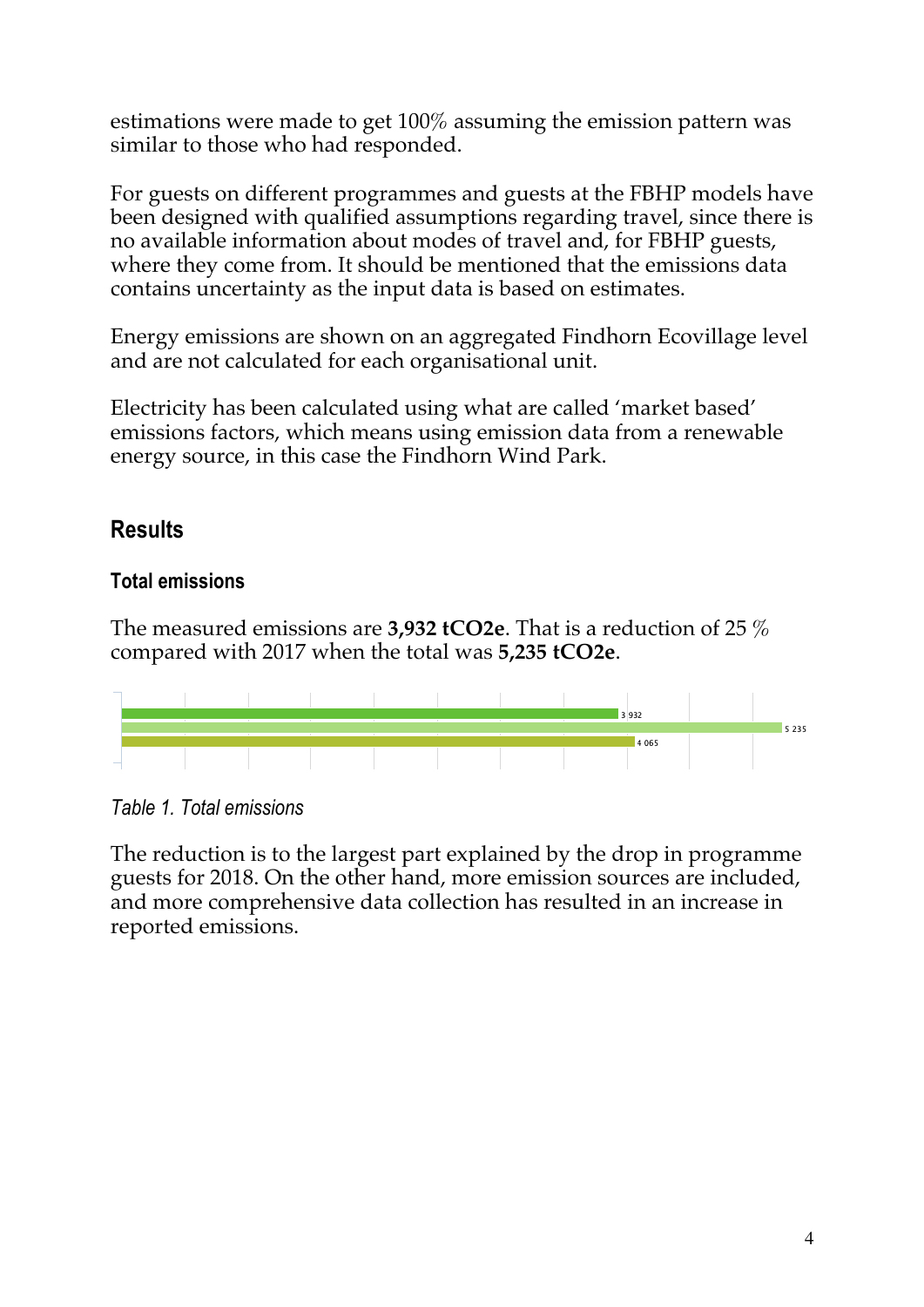#### **Greenhouse gasses**











Scope 3, indirect emissions, is the largest at **3,466 tCO2e**, or 82%. Scope 2, purchased energy (electricity from the wind park and the grid), is **99 tCOe2** (293 tCO2e). The reduction is due to the use of a marketbased methodology, which explains a reduction of **268 tCO2**. N.B. this is a methodological and not a real reduction.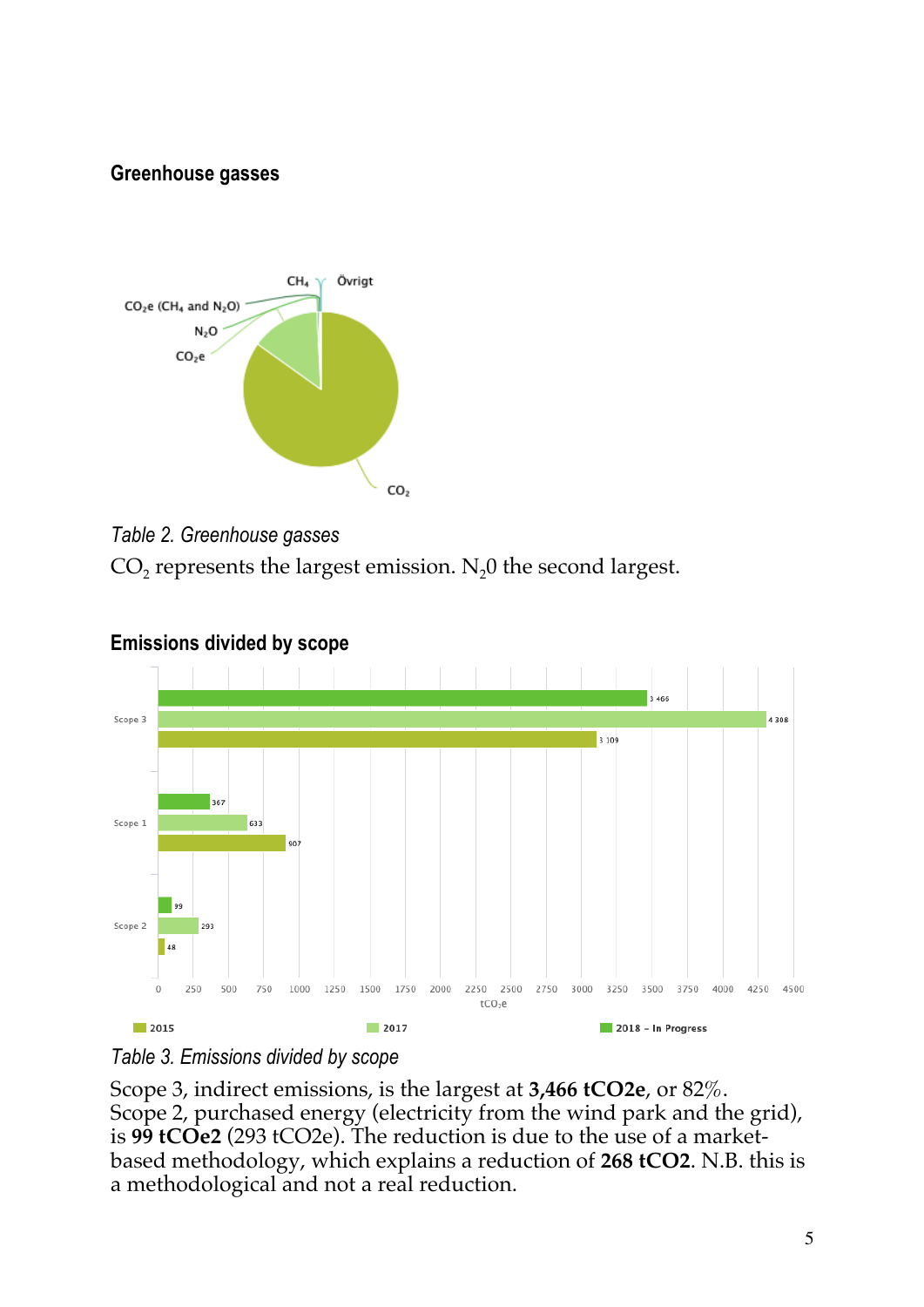Scope 1 emissions (emissions directly from burning fossil fuel, gas and fuel wood) are **367 tCO2e** (633 tCO2e). The reason for the reduction is that car travel was reduced for both residents and guests on programmes.



**Emissions divided by emission source**

*Table 4. Emissions divided by emission source. The diagram shows the highest emissions.*

Most of the emissions are a result of air travel by co-workers, residents and guests, **2,829 tCO2** (3,460tCO2e), down by 18%.

One reason for the decrease in travel is the fact that the number of guests participating in programmes fell from 2,976 to 1,976, i.e. by 34 %. At the same time a more accurate estimation was made for FBHP guests as many of them travel by air, which was not assumed for 2107.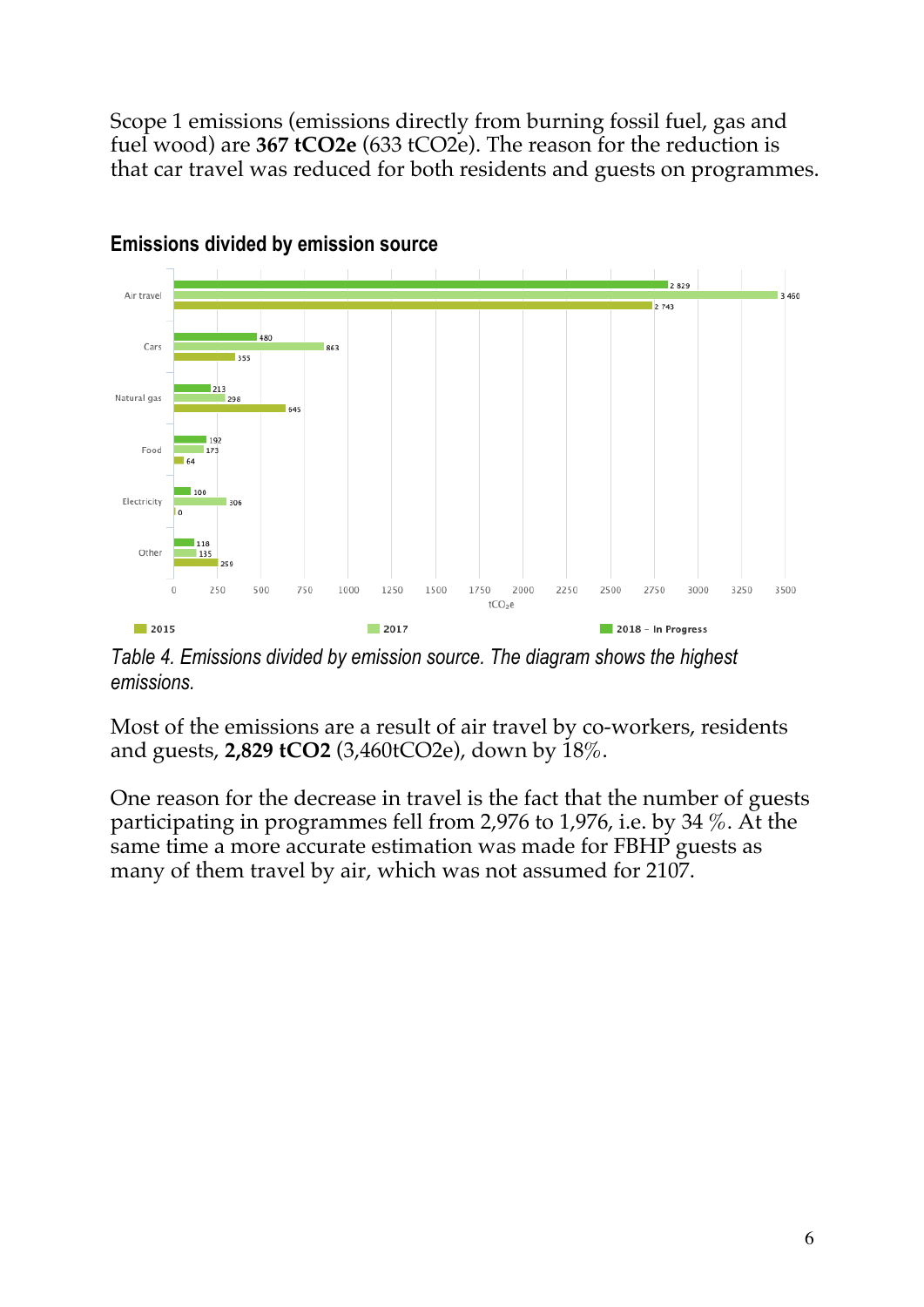## **Flying**

Since air travel is the largest source of emissions a closer analysis has been made.

| Category             | Short haul,   | Medium haul, | Long haul,   | <b>Total</b>     |
|----------------------|---------------|--------------|--------------|------------------|
|                      | number of     | number of    | number of    | emission,        |
|                      | flights       | flights      | flights      | tCO <sub>2</sub> |
| Co-workers           | 240 (259)     | 60 (144)     | (62)<br>28   | 85 (147)         |
| <b>THA/Residents</b> | (555)<br>417  | 134 (124)    | (171)<br>107 | 226 (300)        |
| <b>Findhorn</b>      | 0(6)          | 6(0)         | (2)<br>11    | 14(4)            |
| businesses           |               |              |              |                  |
| <b>Guests</b>        | 2,534 (2,417) | 702 (1,063)  | 1,154 (795)  | 1,966 (2,940)    |
| Holiday park         |               | 832(141)     | 287(0)       | 538 (58)         |
| quests               |               |              |              |                  |
|                      |               |              |              | 2,829 (3,460)    |

#### *Table 5. Air travel divided by distance*

Air travel is divided into three distance categories. Emissions per passenger-kilometre differ in each category. One reason is that flying at high altitudes results in greater emissions caused by the vapour trails. Another is that take-offs cause relatively more emissions per distance than cruising. This is why flying is divided into short trips: up to 785 kms (within the UK) or about 2 hours in the air; medium trips: from 785 km to 3,700 kms or 2-4 hours (within Europe), and long trips over 4 hours (outside Europe).

It is assumed that all flying is done in economy class, which results in less emissions per passenger-km than business or first class, as it occupies less space.

Emissions from all reported air travel amounts to **2,829** tCO2e (3,460), down by 18%.

The total number of guests was **1,966** (2,940). This is a 34% reduction from 2017. Guests are coming from 52 countries, of which 33% were travelling from Great Britain, 12% from USA and 9% from Germany. The distribution among countries is relatively even between the years.

Air emissions from all guests were **2,504** tCO2e**, 1,966** tCO2e **(**2,940**)** from programme guests and **538** tCO2e (58) from FBHP customers. Emissions from residents, co-workers and business employees were **325** tCO2e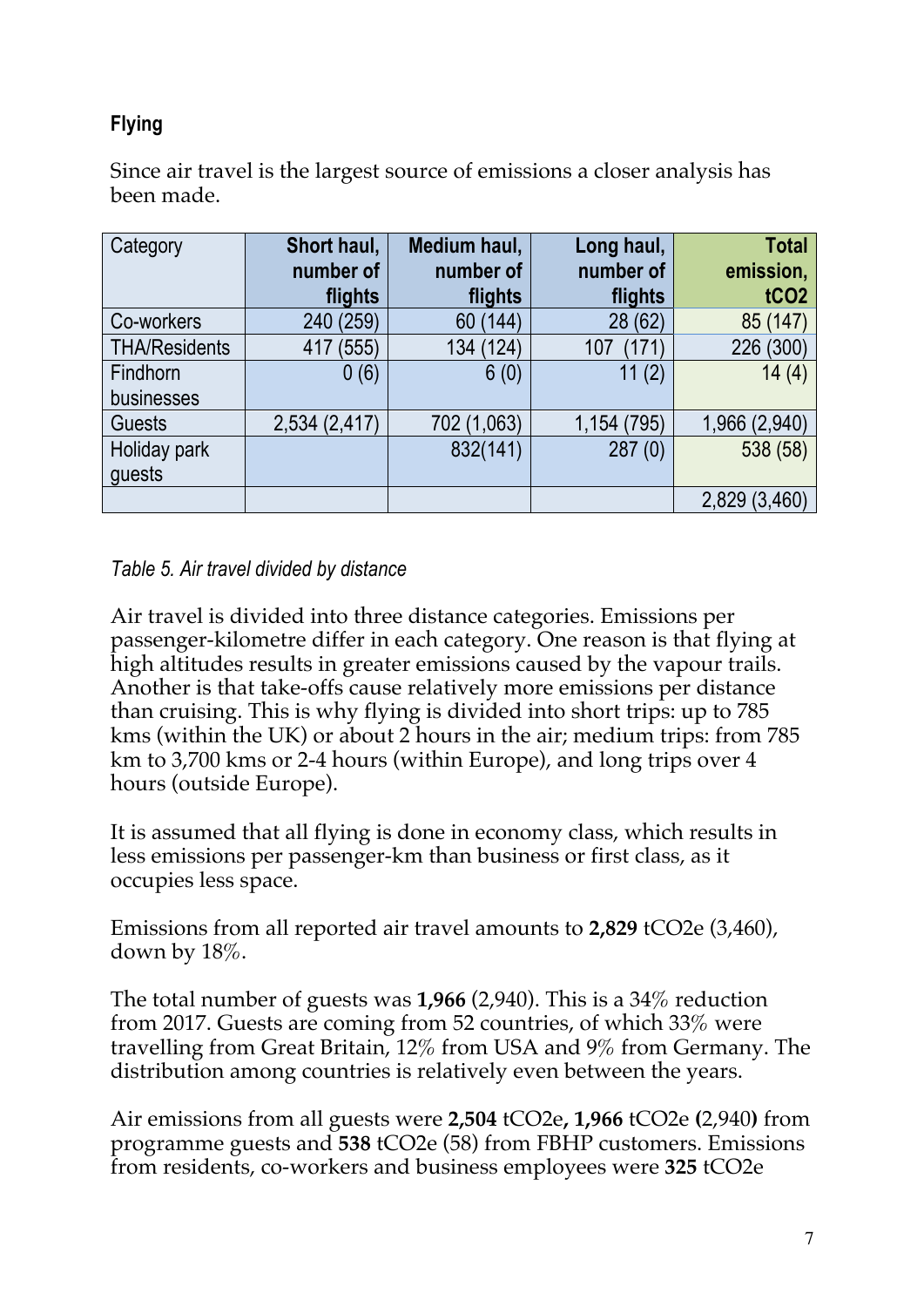(451**)**. For the FBHP there is no data for whence guests come or how they travel here. In the past, the approximation model that was used underestimated the number of guests who fly in from the UK and other places, hence the increase in reported emissions this year.

Emissions from residents, co-workers and business staff are relatively even over the two years while emissions from guests vary very much depending on the numbers.

#### **Energy**

Emissions from different energy sources amounts to **499 tCO2e**.

| <b>Source</b>           | 2018 | 2017 |  |  |
|-------------------------|------|------|--|--|
| Gas                     | 213  | 298  |  |  |
| <b>Electricity grid</b> | 76   | 162  |  |  |
| <b>Electricity wind</b> | 24   | 14   |  |  |
| <b>Fuel Oil</b>         | 13   |      |  |  |
| Fuel wood/pellets/chips | 51   | 25   |  |  |
| Total energy emissions  | 377  | 500  |  |  |

Emissions from different energy sources

#### *Table 5. Energy distributed over sources*

After travel the second biggest source of emissions is gas. It is used at Cluny and in most households at the Park for heating and cooking. Gas is the largest cause of GHG emissions at **213** tCO2e (298). There is no clear explanation for the difference between years. It could be that purchases from other suppliers than NFD are not correctly reported for 2018, or that the estimate for the ones not responding underestimates their gas consumption.

The Findhorn Wind Park produces energy for local use at the Park and exports its excess to the grid. There is also an import from the grid when the wind isn't blowing. Emissions from wind power were **24** tCO2e (14). The reason for the relatively low figure for 2017 is due to the fact that wind-power production was reduced for several months. Wind power in itself does not emit any carbon but the emission factor is based on a life cycle perspective, which includes building and dismantling the turbines. This is the case for other energy sources as well.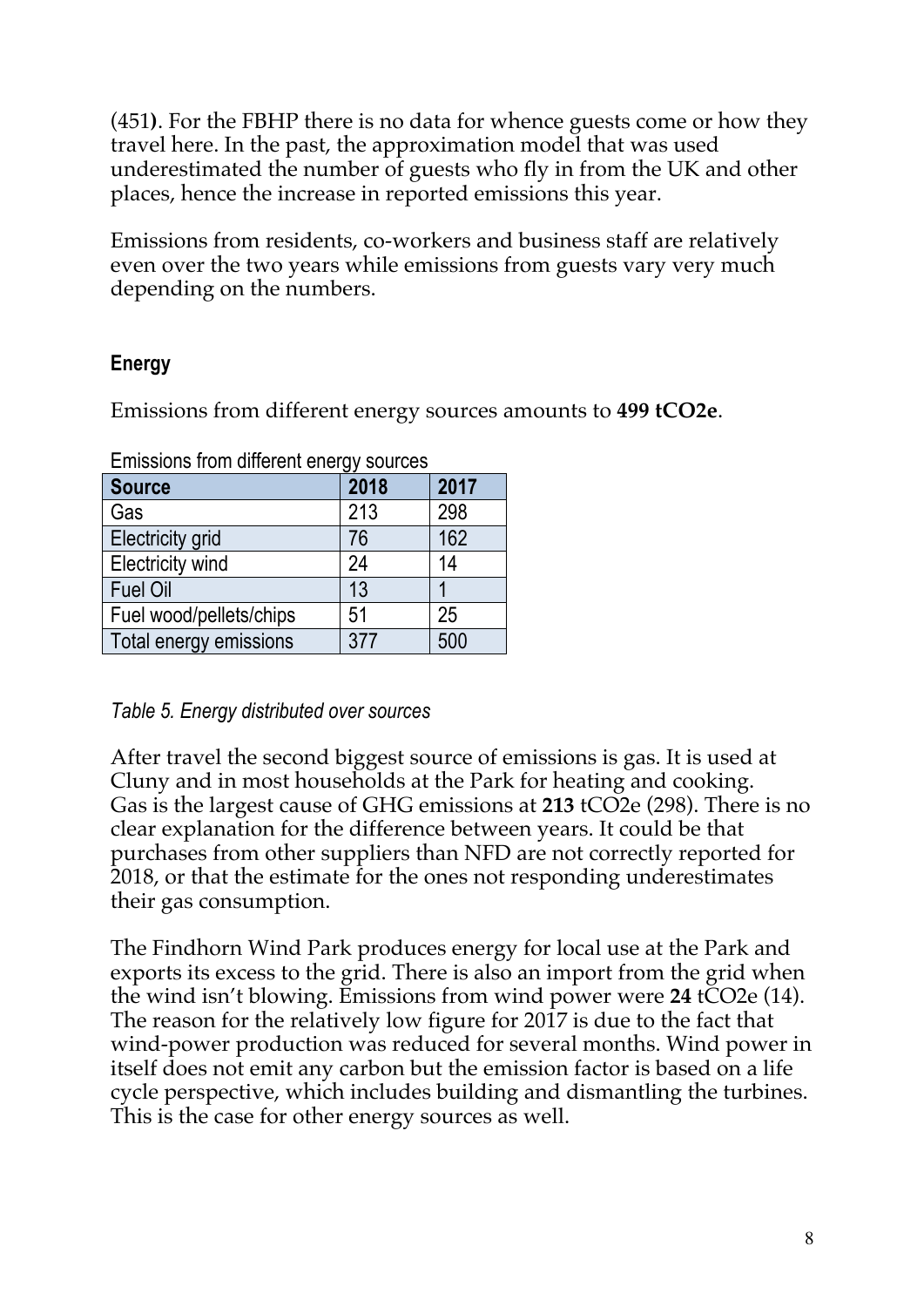Electricity from the grid emitted 76 tCO2e, and since there is no **certificate of origin** showing it is renewable it has a relatively high emissions factor, whereas wind-power has a low emissions factor.

Fuel oil is **13** tCO2e. The lower number for 2017 depends probably on incorrect data for that year.

The Park wood-chip boiler provides heating for the Universal Hall, the Park Building, the Community Centre and seven bungalows. Soillse has its own wood pellet boiler. Many households rely on wood burning stoves for heat. There is a local production of fuel wood by Kajedo Wanderer who provides about 27 tonnes of firewood for Park users.

Fuels from wood: firewood, pellets and chips emit **51** tCO2e (25). The lower figure for 2017 is due to incomplete data.

#### **Solar energy**

Residents and co-workers were asked if they have PV and hot water (thermal) solar collectors. An estimate was made from data provided by respondents: 93 PV and 68 thermal collectors.

Based on average efficiency the collectors produce about 96 MWh. This means that the same quantity of energy does not need to be bought. Had it been bought from the grid when the wind park was not producing excess capacity, the emissions from the imported grid electricity would have been approximately 27 tCO2e. One can argue that these emissions are avoided by using solar energy.

#### **Food**

The figure for emissions from food, **192** tCO2e (173), is based on two meals per day served to guests and co-workers in the Community Centre and at Cluny. Most titleholders do their own cooking but there is no data for that. The figure is also a slight underestimation as breakfasts are not included. On the other hand, the emission factor used does not take into account the fact that vegetables are locally sourced during the growing season.

Calculations are based on the assumption that only vegetarian food is served.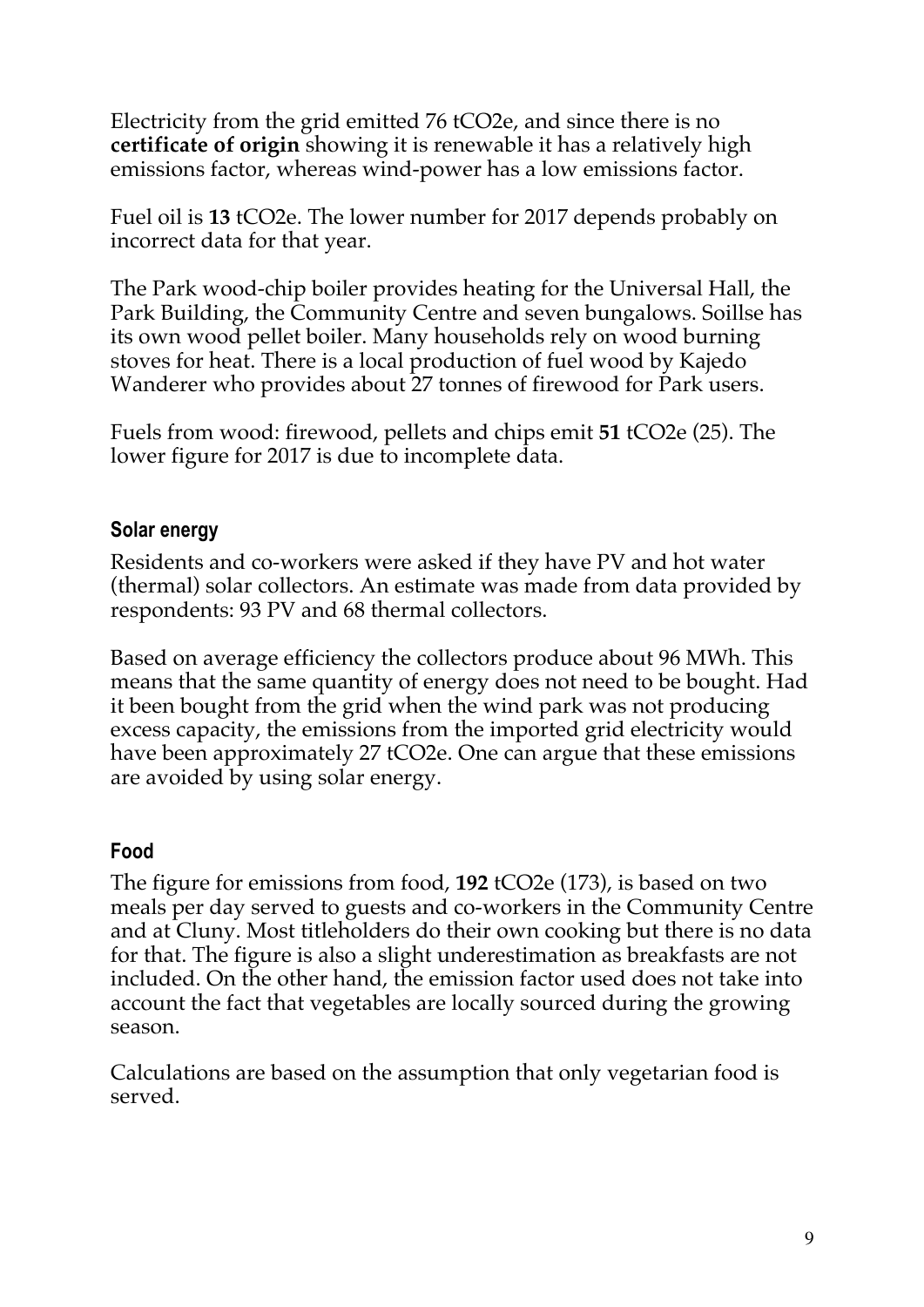Since there were more guests in 2017, the relatively lower number for meals this year depends on a data error for guests served meals at the Park.

#### **Intensity emissions**

The survey asked for size of household, and that data be reported for all household members. This means that children and tenants are included. The average size of a household is 1.9 individuals. Households of more than one person are mostly located at the Park. The total number of individuals living in the Park and at Cluny is 476. The number is an estimate and may exceed reality if the non-respondents typically represent small households.

When the total emissions of **3,932** tCO2e are divided by the number of individuals the emissions per capita are **8.3** tCO2e (13.7). The lower number for 2018 is due to the fact that the household size is used, not simply the number of residents and co-workers.

Running an ecovillage with international and national guests coming from far and wide in large numbers causes high emissions. There were **1,976** guests on programmes, and **5,744** FBHP customers. For 2018 the guest emissions were approximately **2,850 tCO2e**, which means 67% of the total.

It is difficult to reduce travel emissions without also reducing business income.

The hope is that participants on programmes will change their lifestyle to low carbon consumption when they come here. Emissions from guests on programmes amounted to **2,074 tCO2e**, which means about 1 tCO2e per capita.

On average, if each individual reduces his/her emissions by more than 1 tCO2e per annum it becomes a positive carbon trade-off to have guests coming to the Findhorn Foundation and College.

For FBHP customers, however, it is difficult to assume such an effect on lifestyles.

#### **Data quality**

The survey was directed towards residents and co-workers on the one hand and to businesses in the Park on the other. The response rate for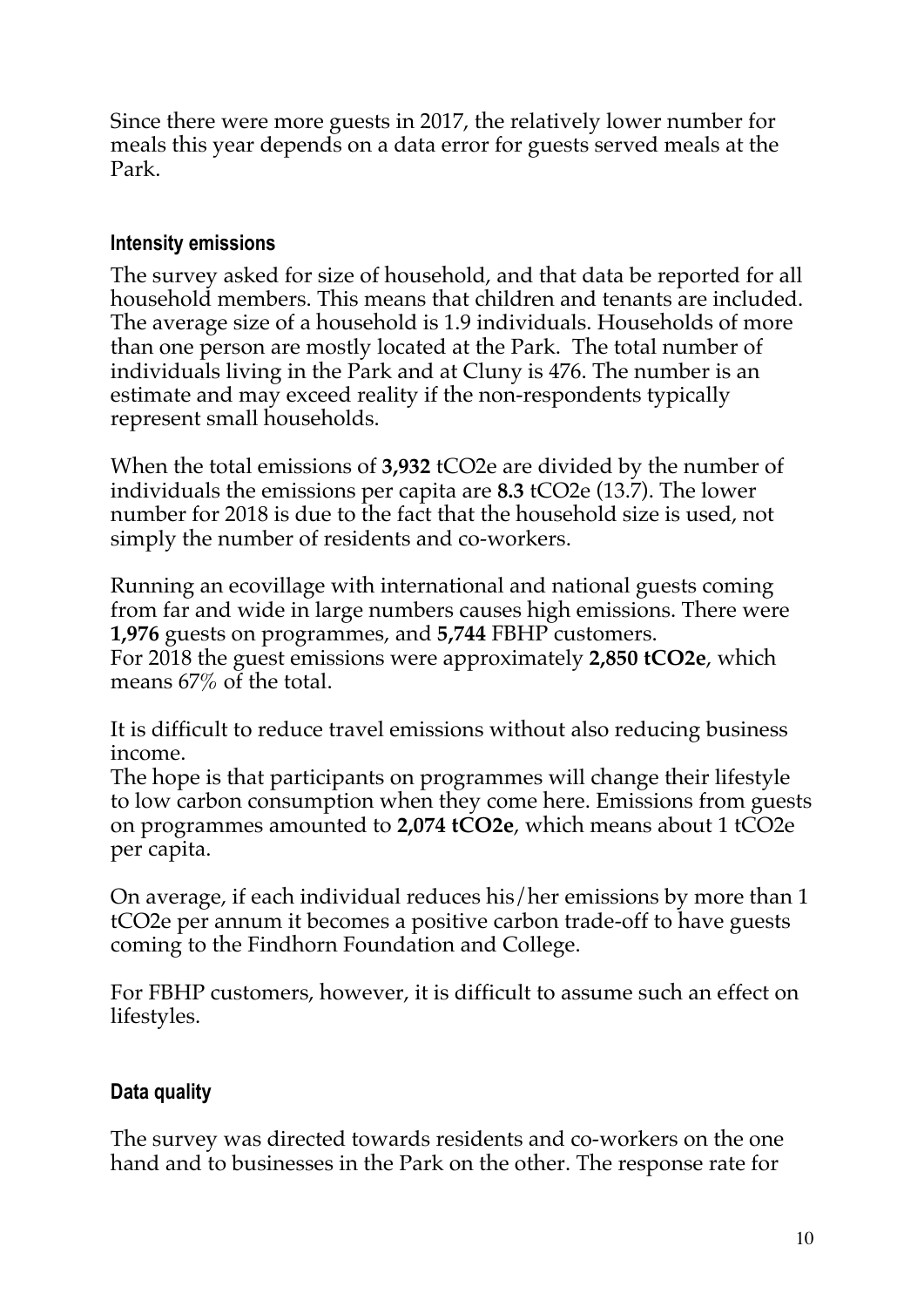residents was 61.6%, while for co-workers it was 23.2%. These response rates are similar to those from last year.

Based on the responses an estimate was made to cover 100% of the residents and co-workers, assuming that non-responders have the same emission pattern. As the response rate for co-workers is unfortunately very low, it makes the estimate for all co-workers most uncertain. There are probably several explanations as to why certain individuals did not respond, such as too short notice, lack of time or not being interested in responding.

For business the survey was directed towards businesses with their office/operations in the Park. 18 businesses were invited to respond and eight did so.

No attempt has been made to count the number of B&B guests in the Park. One reason is that many of them come to attend FF programmes and are therefore already covered when it comes to travel and food. Furthermore, the emissions they cause through their stay are included in the B&B households. Emissions that are no calculated are thus those from B&B guests not participating in any programme.

For next year all co-workers, residents and businesses should be encouraged to participate in the survey in order to reduce the uncertainty in the estimates.

#### **Carbon storage and avoided emissions**

The Findhorn Ecovillage is situated on sand dunes. Over the years organic material has been added to create a layer of soil suitable for plants. When organic material accumulates year after year the top layer binds carbon. Organic gardening in particular has the capacity to build up the organic content of the soil, especially when green material is not removed after harvesting, by adding compost and by not ploughing or digging. It is impossible to assess the carbon that has been stored in the soil at the ecovillage without taking samples, but normally 1 hectare (an area 100 m x 100 m), which is similar to the garden at Cullerne), can store 1 tonne of carbon per year, which means drawing down **3.6** tCO2 annually from the atmosphere.

In the survey households were asked if they make compost, and 95% answered in the affirmative. Composting has become easier with the new composting centre started by Evelyn Rodenburg, which is available for all to use.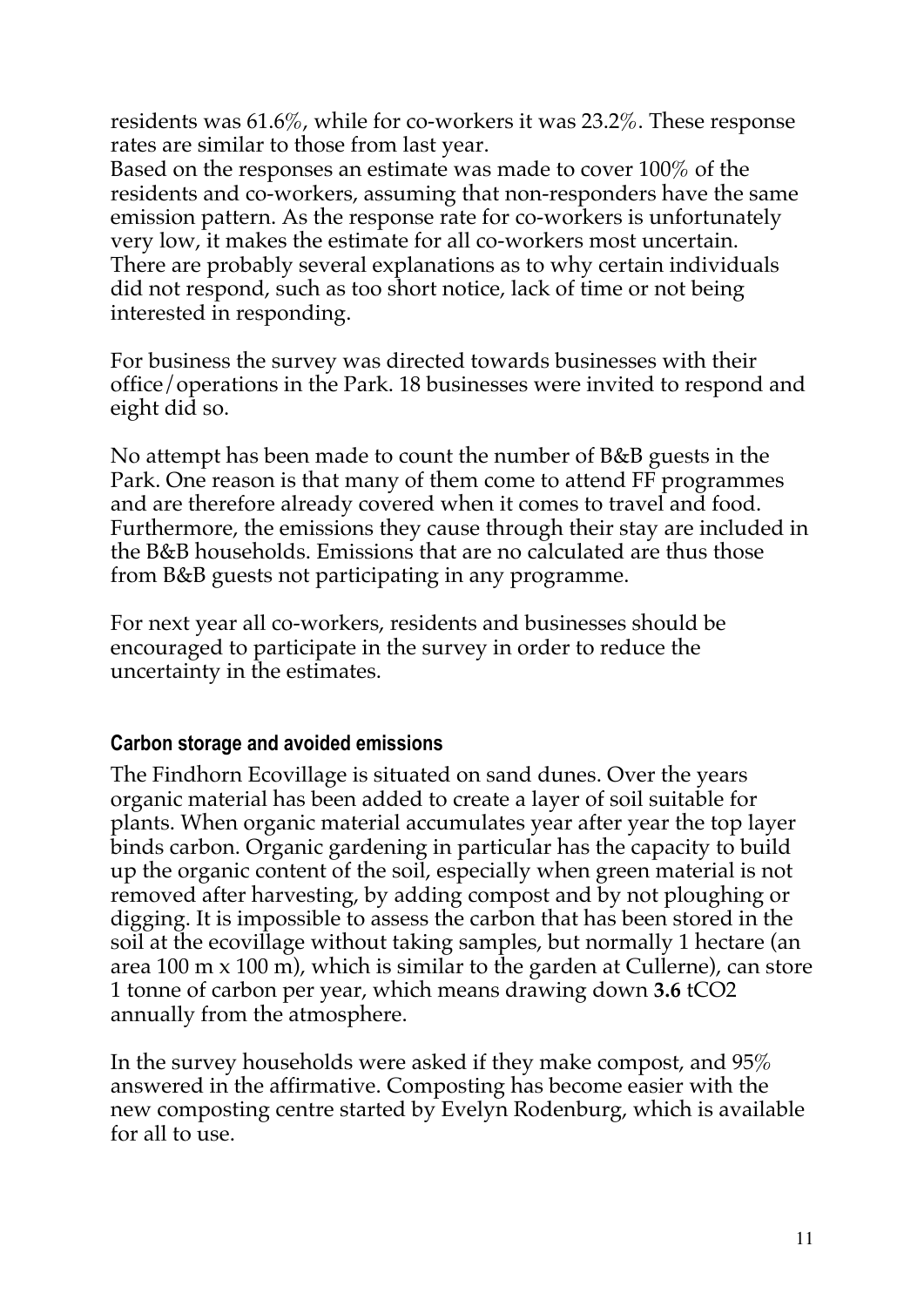Planting trees is another way to store carbon. During 2018 4-500 trees were planted in Wilkie's woods. As they grow they will store carbon. This will be released into the atmosphere if they are subsequently used as firewood, but then new trees should be planted. Carbon storage in wood should be seen at a forestry level, i.e. a forest that is kept over time, where single trees are removed and new planted. One hectare of forest can draw down **3** tCO2 from the atmosphere per year.

Tree planting by Trees for Life (TfL) stores carbon. However, after discussions with TfL we cannot include their trees as part of the carbon storage for this survey because TfL commissions its tree planting to corporations for carbon offsetting. This is based on the annual growth, and can only be counted once.

Another carbon sink is building materiel and furniture made from wood. The carbon is locked in even though the tree is cut down.

#### **Carbon offsetting**

Carbon offsetting is one way to take responsibility for emissions that can't be avoided in the short term. However, it is not a way of reducing one's emissions. That can only be achieved by consuming less fossil energy directly or indirectly.

The Park Ecovillage Trust (PET) has set up a carbon offsetting service, which gives individuals opportunities to support projects in developing countries at the same time as offsetting carbon emissions. It is also possible to support tree planting in Scotland.

The total quantity of emissions that have been offset since the service was launched at the end of 2017 is 290 tonnes. 86 individuals have participated in the offsetting, and on average they have offset 3.4 tonnes CO2e each.

#### **Reducing emissions**

There are many ways to reduce emissions, both indirect and direct. Indirect is for instance the Carbon Conversations workshops held by Maria Cooper, Marilyn Hamilton's initiative the cChallenge and Kay Lynn Sherman who twice involved participants in the Draw Down concept. The Climate Change and Consciousness conference is another example. These initiatives aim at raising carbon consciousness and also spreading knowledge about how to reduce one's emissions.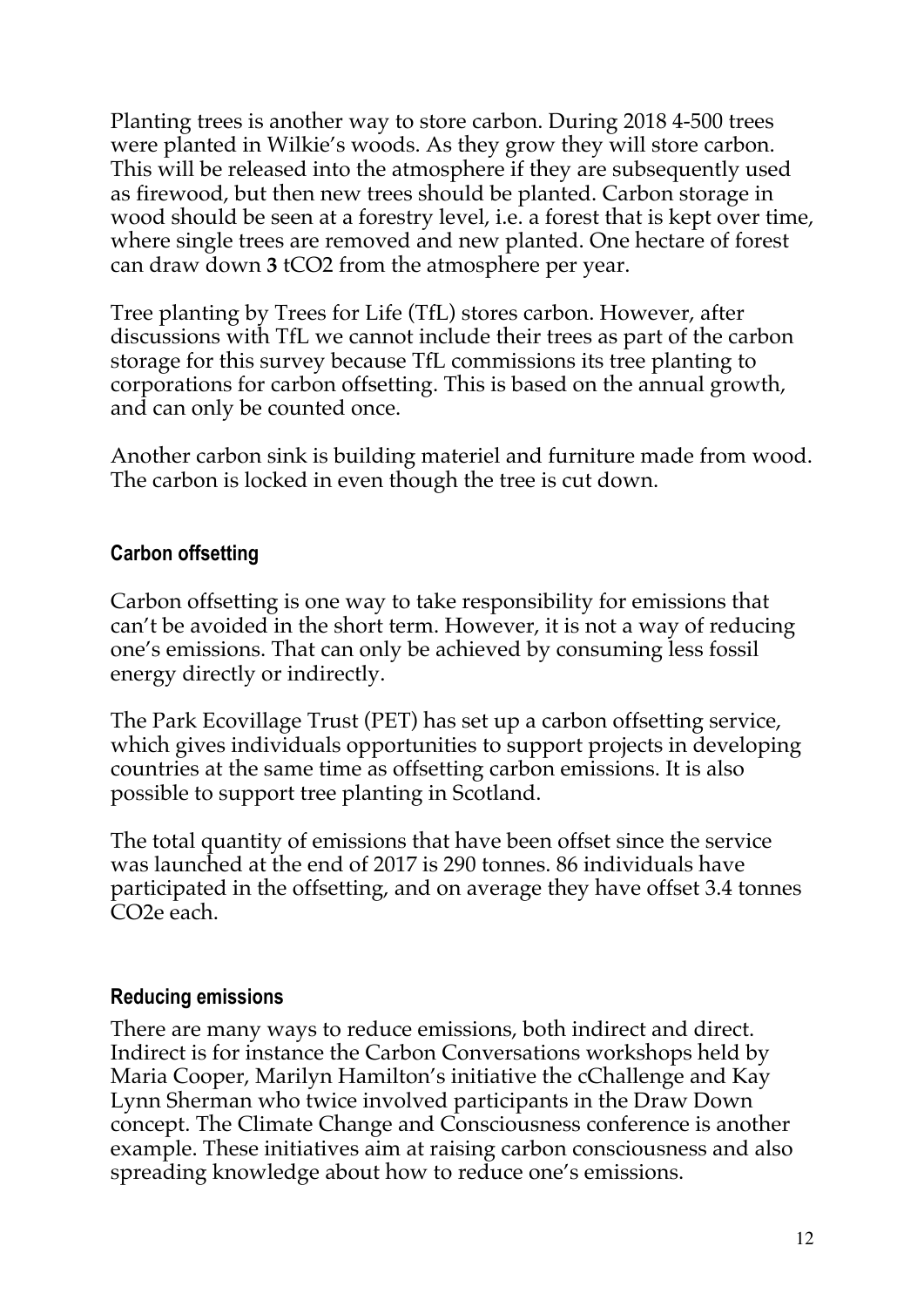Direct steps could be taken both at an Ecovillage and individual level to reduce carbon footprints.

Based on the result of this Carbon Assessment the following steps are suggested at the Ecovillage level:

- Replacing gas with electricity
- Moving to renewable gas through Certificates of Origin
- Reducing the energy requirements by installing superior insulation of buildings
- Investing in a  $4<sup>th</sup>$  wind turbine
- Using geo-thermal heat pumps

On a personal level:

- Limiting flying by using buses or trains for short trips
- Avoiding stopovers when flying
- Reducing car driving, by using buses or trains
- Car sharing or car pooling
- Using bicycles

#### **Some comparative data to bear in mind**

- *In order to halt global temperature increase each individual has an annual carbon budget of about 2.0 tCO2e*.
- *The average UK emissions are 9.8 tCO2e/person, or 13.4 tCO2e/person (incl. all greenhouse gasses)*
- *A return air trip economy class New York-Inverness emits 2.4 tCO2e.*
- *CO2e Emissions per person using various transport means for a return trip from Inverness to London: Bus 63 kgs. Train 107 kgs*. *Car 413 kgs*. *Air 376 kgs.*

#### **Definitions**

**Carbon footprint:** A measure of how much CO2 emissions are associated with fossil energy use. Carbon footprint can be measured on different levels: for instance, a nation's emissions based on the number of its inhabitants can be broken down to an individual footprint. Likewise, an organisation's footprint can be expressed as a per person emission. CO2 concentration in the atmosphere is considered by the scientific community to be the primary driver of global warming. The Paris